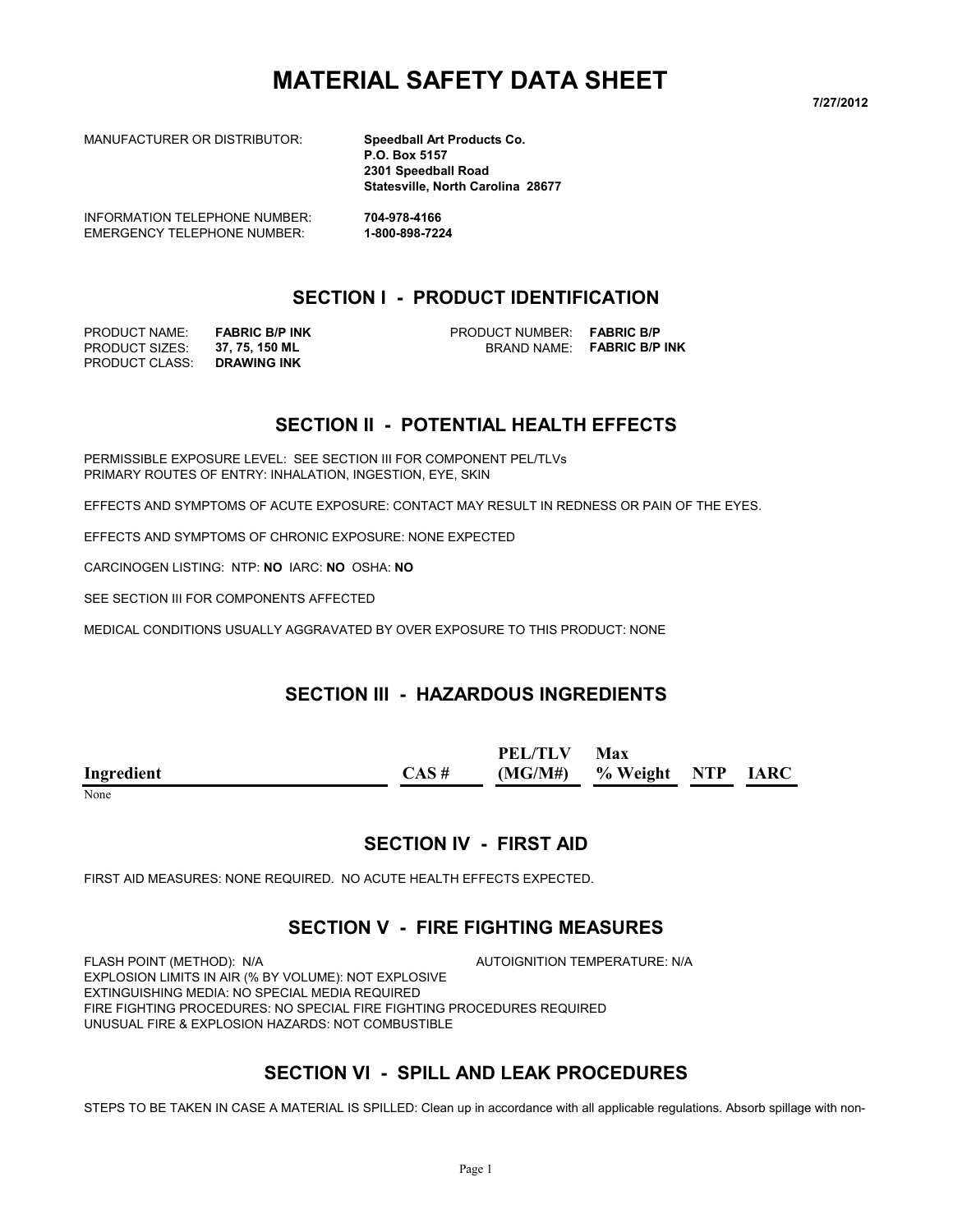combustible, absorbent material. For waste disposal, see Section XIII

### **SECTION VII - HANDLING AND STORAGE**

PRECAUTIONS TO BE TAKEN DURING STORAGE AND HANDLING: Good industrial hygiene practice requires that exposure be maintained below the TLV. This is preferably achieved through the provision of adequate ventilation. When exposure cannot be adequately controlled in this way, personal respiratory protection should be employed.

#### **SECTION VIII - EXPOSURE CONTROLS**

RESPIRATORY PROTECTION AND SPECIAL VENTILATION REQUIREMENTS: NONE REQUIRED OTHER PROTECTIVE EQUIPMENT (GLOVES, GOGGLES, ETC): NONE REQUIRED WORK/HYGIENE PRACTICES: NONE REQUIRED ENGINEERING CONTROLS: NONE REQUIRED

### **SECTION IX - PHYSICAL AND CHEMICAL PROPERTIES**

BOILING POINT: N/A MELTING POINT: N/A VAPOR PRESSURE: N/A SPECIFIC VAPOR DENSITY (AIR=1): N/A SPECIFIC GRAVITY: N/A SOLUBILITY IN WATER: SPECIFIC GRAVITY: N/A

REACTIVITY IN WATER: NON-REACTIVE

#### **SECTION X - STABILITY AND REACTIVITY**

HAZARDOUS POLYMERIZATION PRODUCTS: NONE STABILITY: STABLE CONDITIONS TO AVOID: NONE INCOMPATIBILITY (MATERIALS TO AVOID): NONE HAZARDOUS DECOMPOSITION PRODUCTS: NONE

#### **SECTION XI - TOXICOLOGICAL INFORMATION**

ACUTE EFFECTS ASSOCIATED WITH USE OF THIS MATERIAL: CONTACT MAY RESULT IN REDNESS OR PAIN OF THE EYES. The summated LD50 is 13770 mg/kg.

This product is/is not considered to be a known or suspected human carcinogen by NTP, IARC or OSHA (see section III)

### **SECTION XII - ECOLOGICAL INFORMATION**

NO HARMFUL EFFECTS KNOWN OTHER THAN THOSE ASSOCIATED WITH SUSPENDED INERT SOLIDS IN WATER.

### **SECTION XIII - DISPOSAL CONSIDERATIONS**

RCRA HAZARD CLASS (40 CFR 261): THIS PRODUCT IS NOT CLASSIFIED AS A HAZARDOUS WASTE. WASTE DISPOSAL METHOD: DISPOSE OF IN ACCORDANCE WITH FEDERAL, STATE AND LOCAL REGULATIONS.

### **SECTION XIV - TRANSPORTATION INFORMATION**

U.S. DOT (49 CFR 172.101): THIS IS NOT A HAZARDOUS MATERIAL AS CLASSIFIED BY CFR 172.101.

### **SECTION XV - REGULATORY INFORMATION**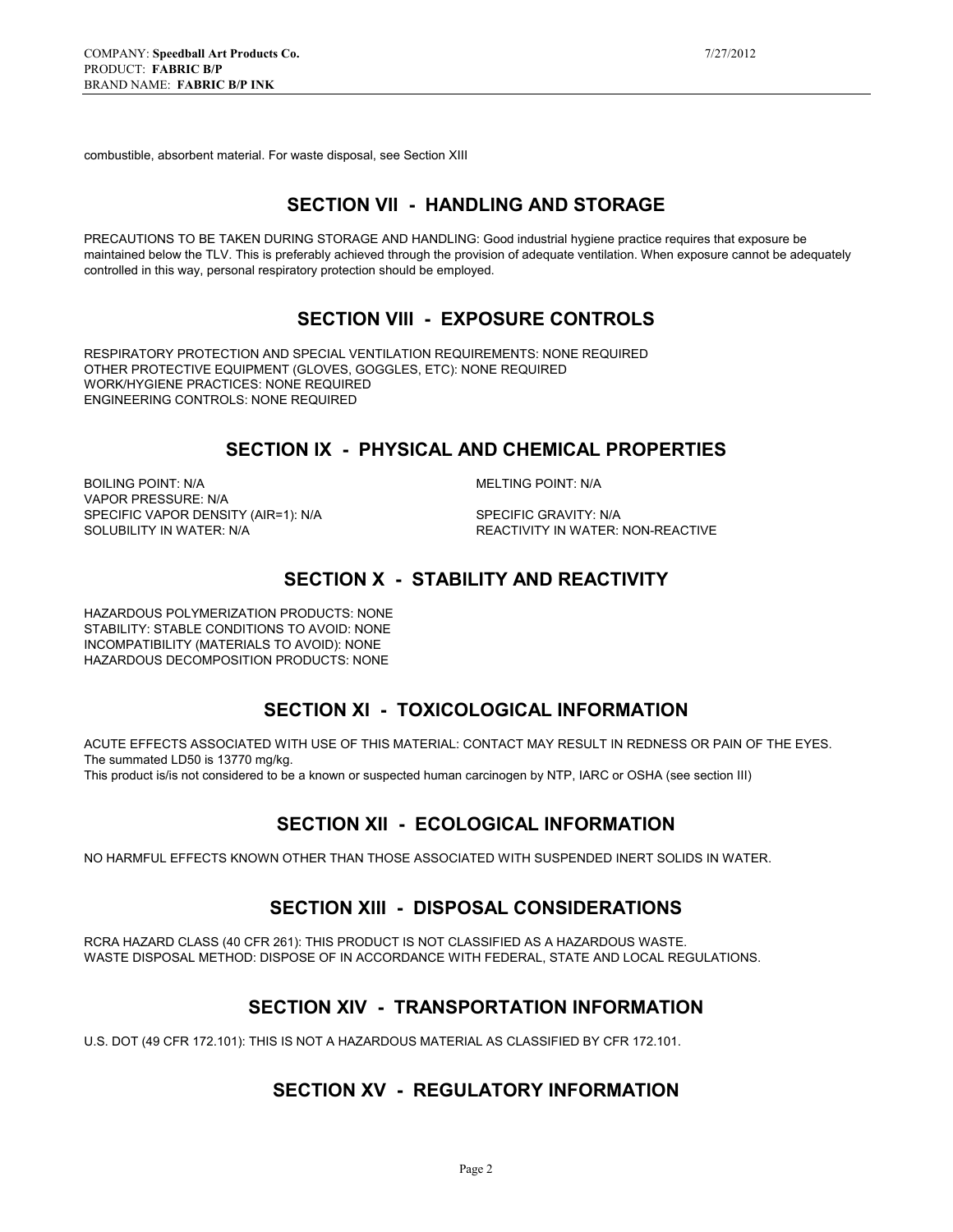CONTENTS OF THIS MSDS COMPLY WITH OSHA HAZARD COMMUNICATION STANDARD 29 CFR 1910.1200 EPA SARA TITLE III CHEMICAL LISTINGS NONE

SECTION 302.4 EXTREMELY HAZARDOUS SUBSTANCES (40 CFR 355): NONE

SECTION 313 TOXIC CHEMICALS (40 CFR 372): NONE

INTERNATIONAL REGULATIONS

CANADIAN WHMIS: THIS PRODUCT IS A CONTROLLED PRODUCT UNDER CANADA'S WORKPLACE HAZARDOUS MATERIALS INFORMATION SYSTEM. IT CONTAINS THE FOLLOWING TOXIC OR HIGHLY TOXIC MATERIALS: ALUMINUM OXIDE AMMONIA PROPYLENE GLYCOL

SUPPLEMENTAL STATE COMPLIANCE INFORMATION:

THIS PRODUCT CONTAINS THE FOLLOWING CHEMICAL(S) LISTED IN THE STATE OF CALIFORNIA UNDER THEIR SAFE DRINKING WATER AND TOXIC ENFORCEMENT ACT OF 1986 (PROPOSITION 65) AS BEING KNOWN TO CAUSE CANCER, BIRTH DEFECTS OR OTHER REPRODUCTIVE HARM: NONE

THIS PRODUCT CONTAINS THE FOLLOWING CHEMICAL(S) LISTED UNDER NEW JERSEY'S RIGHT TO KNOW PROGRAM: ALUMINUM OXIDE AMMONIA

THIS PRODUCT CONTAINS THE FOLLOWING CHEMICAL(S) REQUIRING NOTIFICATION TO THE STATE OF WASHINGTON UNDER THEIR CHILDREN'S SAFE PRODUCTS ACT: NONE

### **SECTION XVI - OTHER INFORMATION**

THIS INFORMATION SHEET IS FOR CONSUMER USE ONLY.

Woodhall Stopford, MD, MSPH Signed on 07/27/2012 Durham, NC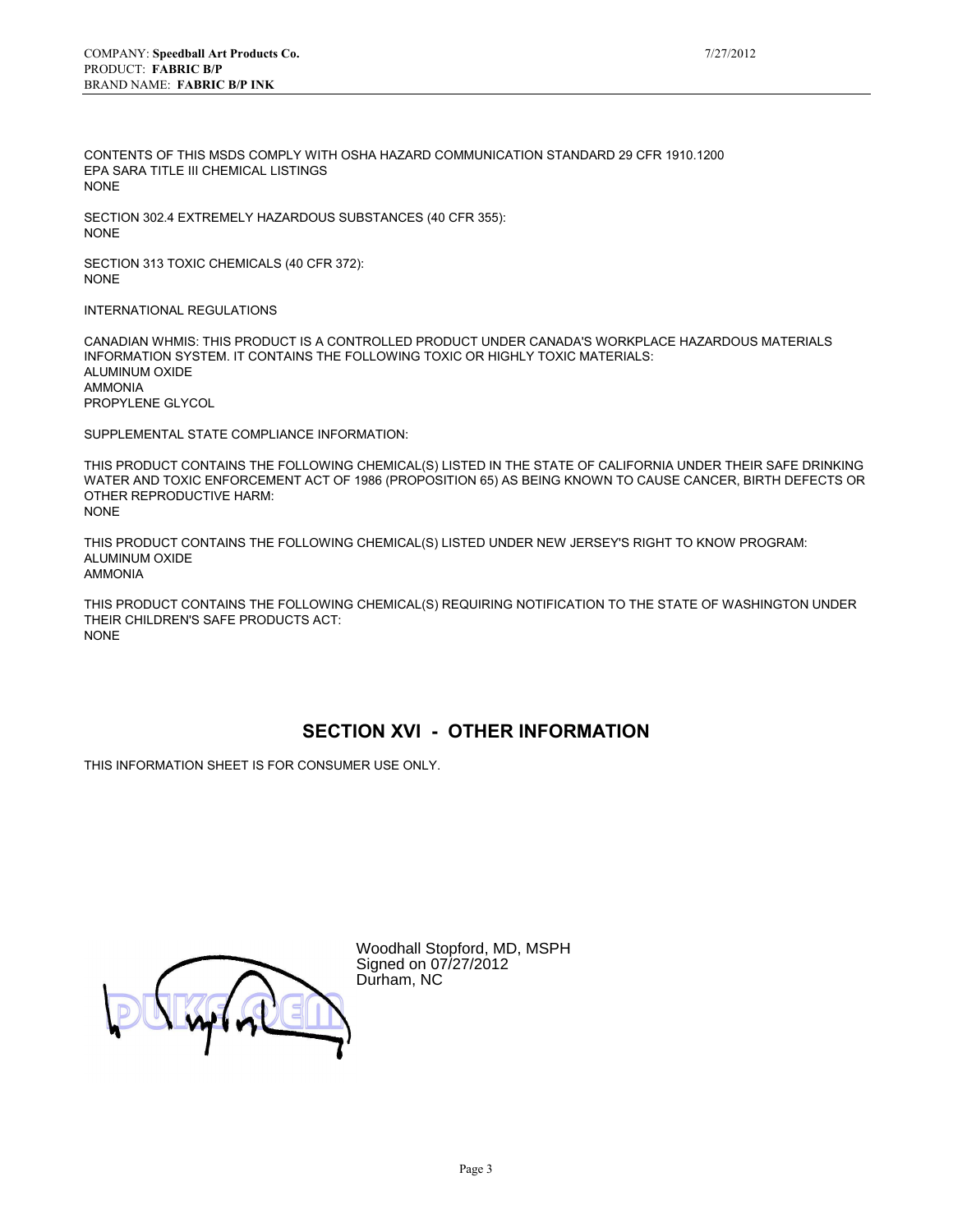**Woodhall Stopford, MD, MSPH 7/27/2012**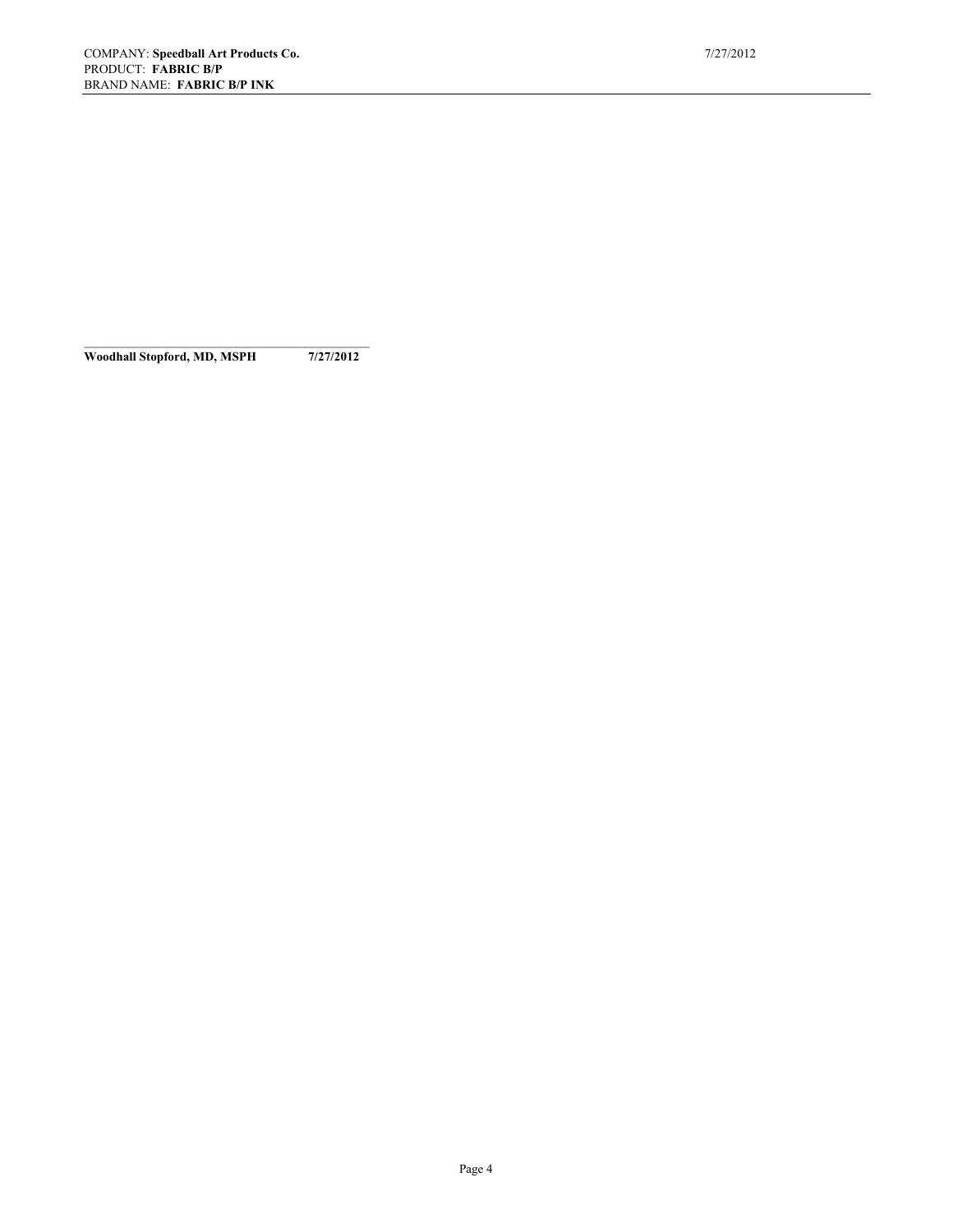# **COLOR INFORMATION**

THIS MSDS APPLIES TO THE FOLLOWING COLORS WHICH ARE ASSOCIATED WITH HAZARDOUS AND/OR NON-HAZARDOUS INGREDIENTS

| <b>Product Color</b> | <b>Hazardous Ingredient</b> |
|----------------------|-----------------------------|
| <b>BLACK</b>         | (NONE)                      |
| <b>WHITE</b>         | (NONE)                      |